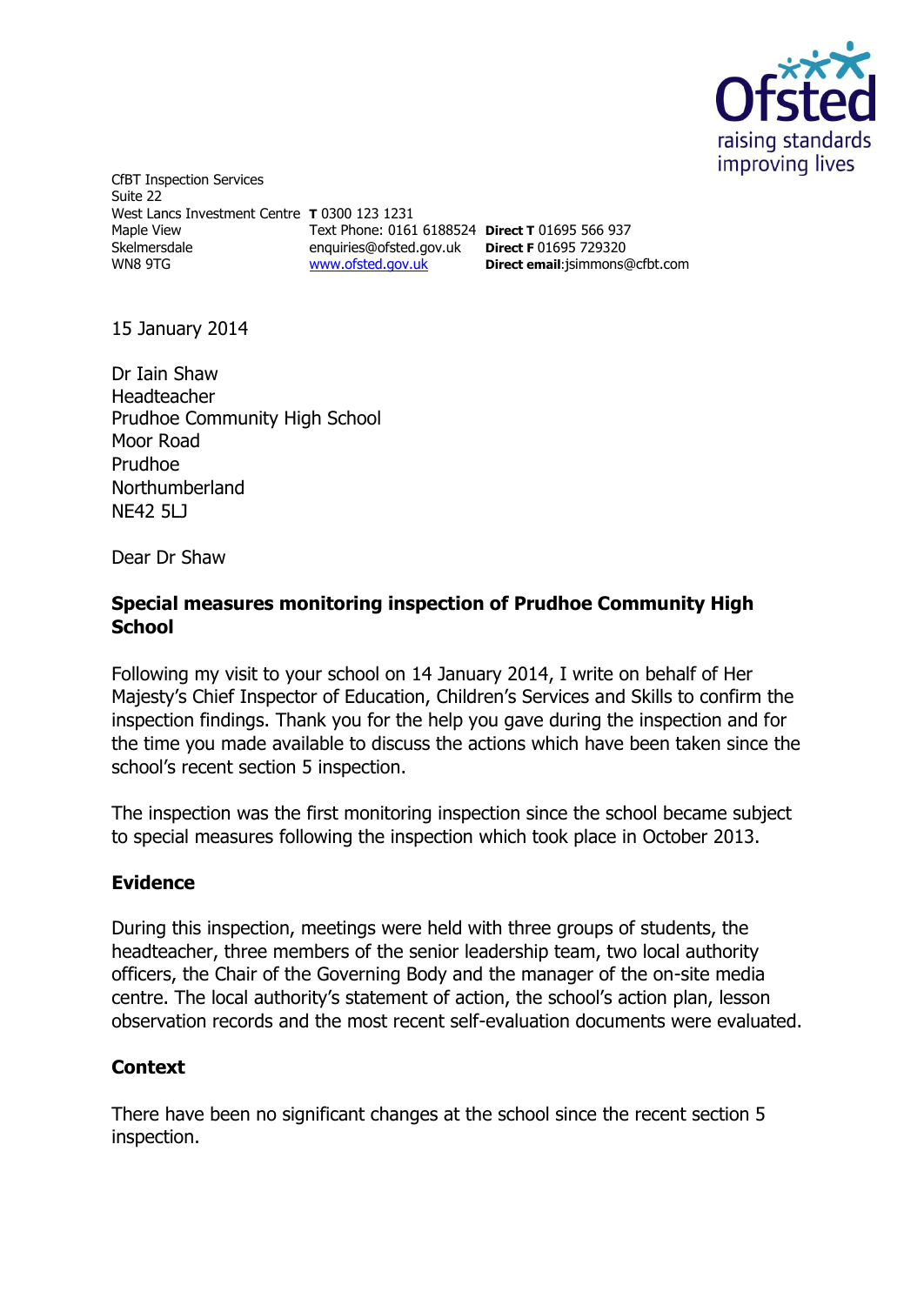

## **The quality of leadership and management at the school**

The headteacher, with extensive support from the local authority, has responded positively in addressing the weaknesses with regard to students' safety. While appropriate action is being taken to ensure that access to the school buildings is carefully monitored, formal verification that all matters have been fully completed should be forwarded to Her Majesty's Inspector as soon as possible following the inspection visit. All issues regarding secure access to the school's computer systems have been addressed.

Action has been too slow in response to the judgements about teaching and governance. Two departments have been reviewed and changes have been made to the ways teaching is monitored. Paired observations are becoming more systematic and more rigorous. The local authority has brokered partnerships with successful local schools to help the school assure this. However, the impact of these actions by the school's leadership on the quality of teaching is not yet clear. Leaders need to move more quickly. Where there has been prompt action, in changes to the school's marking policy, for example, students report positively about how it is helping them to improve their work. However, there is urgent need to tackle the school's weaknesses with more conviction and drive if matters are to be driven forward as quickly as they need to be.

The school's action plan does not focus sufficiently on making improvements to students' learning. Nor is the plan clear enough about how actions are to be measured, especially for those students in receipt of free school meals. The roles and responsibilities of the governing body are not clearly set out in the plan. The group set up by the governing body to monitor the effectiveness of the school's plan has only met recently for the first time. Additional work needs to be done to ensure that governors have a clear role to play in improving the school. This includes providing the governing body with additional support so that governors have the skills and knowledge needed to challenge the school's leadership about how effectively pupil premium funding is being used.

A review of governance has only just started and this has delayed the pace of improvement to the governing body's work.

Following the monitoring inspection the following judgements were made:

The local authority's statement of action is fit for purpose.

The school's action plan is not fit for purpose.